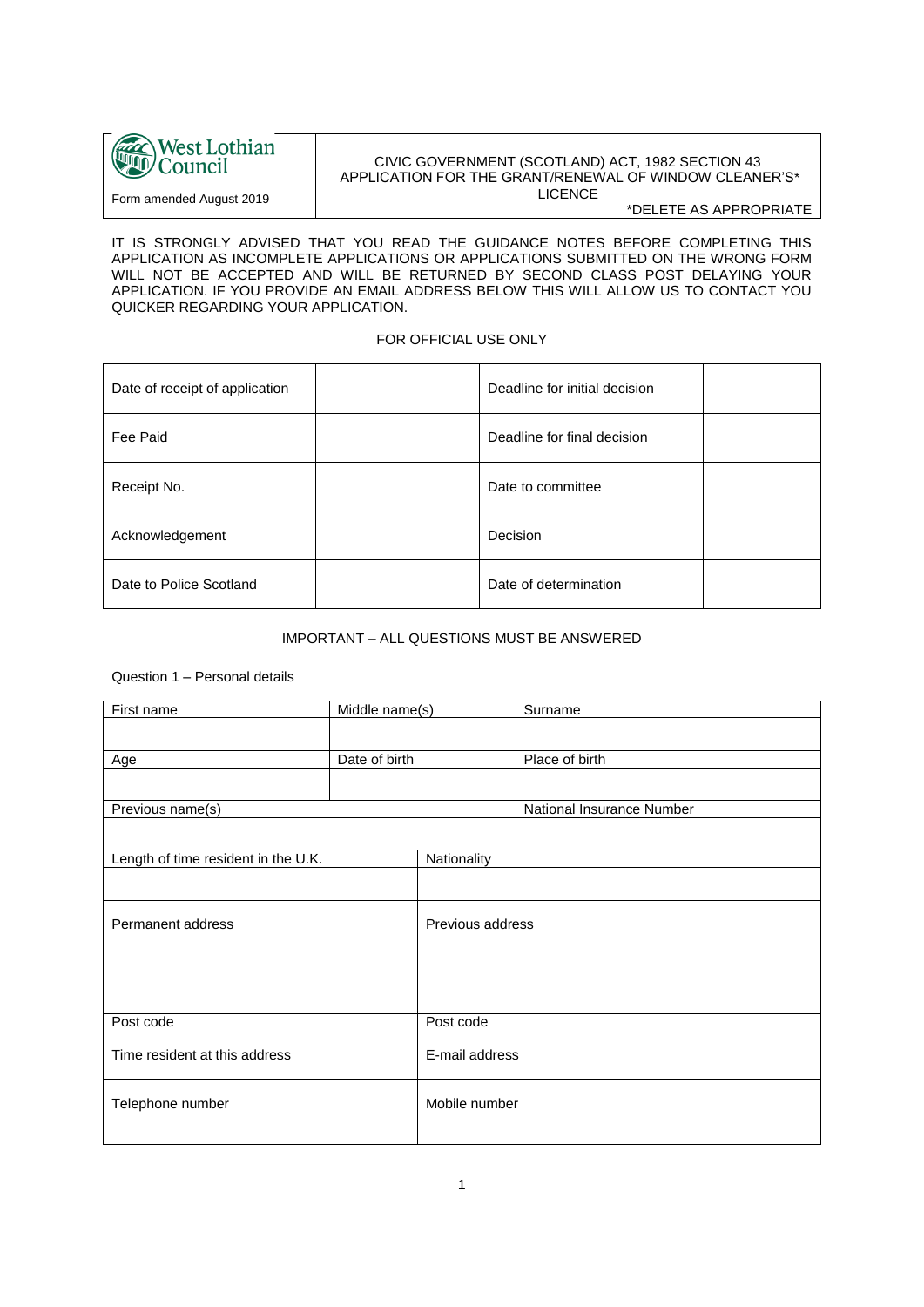Question 2– Type of licence

| Is this a renewal application?                                                     | yes/no |
|------------------------------------------------------------------------------------|--------|
| If yes, what is the licence number and renewal date?                               |        |
| Have you ever applied for and been refused a licence by any council?               | yes/no |
|                                                                                    |        |
| If yes, which council refused the licence and by whom<br>was the application made? |        |
| When was it refused?                                                               |        |
|                                                                                    |        |
| Have you ever held a licence which was suspended or revoked?                       | yes/no |

If yes, which council suspended or revoked the licence?

### Question 3 –Further details

| (a) Have you ever been convicted of any crime or offence?                                  |       | yes/no* |          |
|--------------------------------------------------------------------------------------------|-------|---------|----------|
| If answer is yes please provide details below; continue on separate sheet if<br>necessary. |       |         |          |
| Date                                                                                       | Court | Offence | Sentence |
|                                                                                            |       |         |          |

## \*SUBJECT TO THE REHABILITATION OF OFFENDERS ACT 1974, ALL UNSPENT CRIMES AND OFFENCES MUST BE DECLARED (SEE NOTE 1 OF THE ATTACHED GUIDANCE NOTES).

| (b) Please give name and address of person or<br>company employing you as a window cleaner or<br>state if you are self-employed.                                                                                                                                                   |  |
|------------------------------------------------------------------------------------------------------------------------------------------------------------------------------------------------------------------------------------------------------------------------------------|--|
| (c)Please give details of current Third Party<br>Indemnity Policy – including identity of<br>insurance company, amount and extent of<br>liability (please ignore if applicant is an<br>employee only and not self-employed)                                                        |  |
| (d)Please give details of current or proposed<br>Employer's Liability Insurance Policy – including<br>identity of insurance company, amount and<br>extent of liability (please ignore if applicant is<br>not employing or plans to employ other<br>person(s) as window cleaner(s). |  |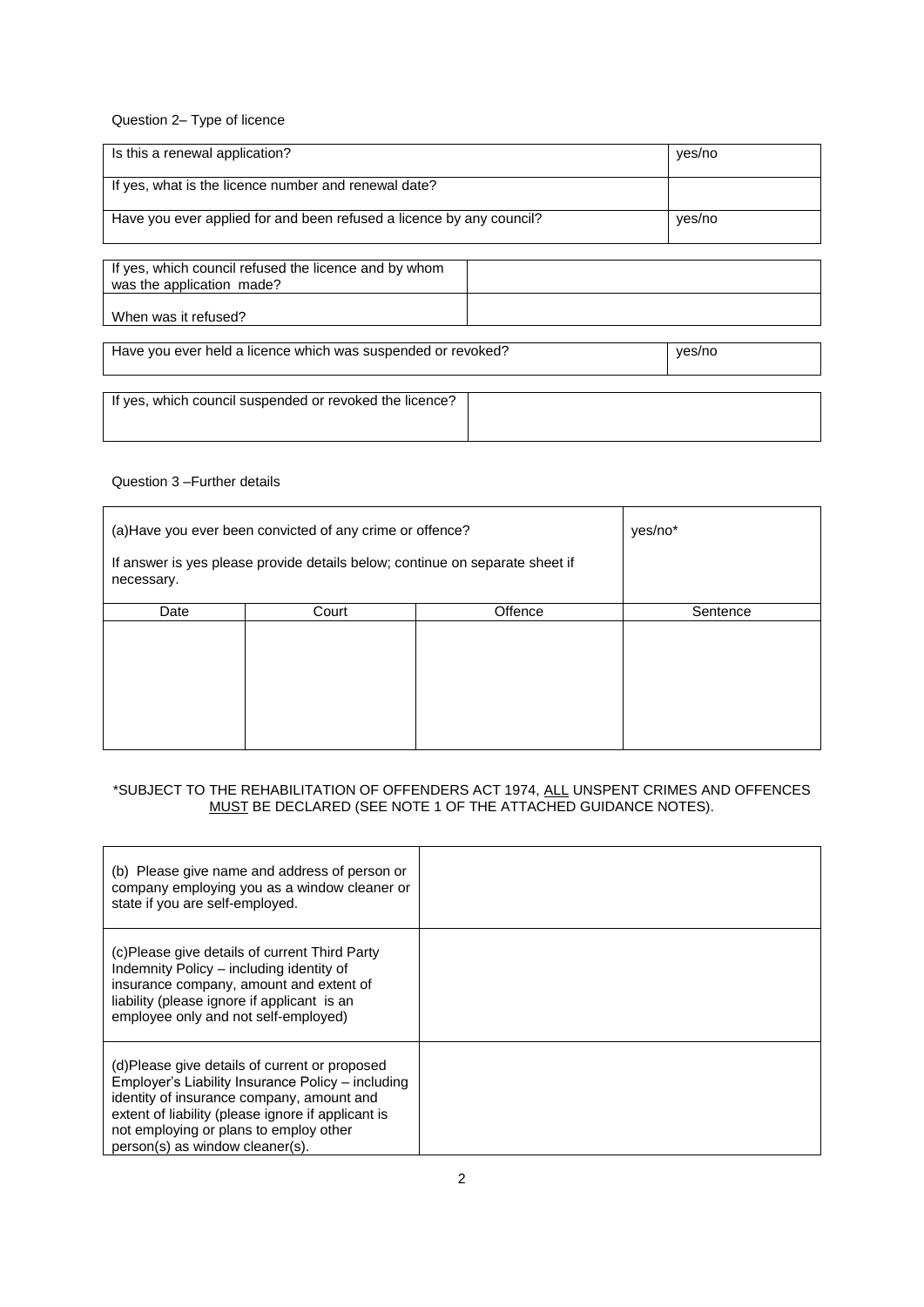|--|

Please tick the box to confirm that you have attached a passport size photograph (see note 7 of the attached guidance notes)

#### Declaration by applicant

I declare that the information given by me on this form is correct to the best of my knowledge and belief.

| Date | Signature of applicant  |  |
|------|-------------------------|--|
|      | Print name of applicant |  |

#### If the application is being signed by an agent on behalf of the applicant please sign and complete boxes below

| Date | Signature of agent  |  |
|------|---------------------|--|
|      | Print name of agent |  |
|      | Address of agent    |  |
|      |                     |  |

Privacy Statement – Data Protection

All personal information that you supply will be used to process your application in accordance with data protection law and the Civic Government (Scotland) Act 1982. In terms of the 1982 Act we are required to share this information with the following bodies:-

- Police Scotland; and where the licensed activity takes place within premises,
- the Scottish Fire and Rescue Service or other enforcing authority under Part 3 of the Fire (Scotland) Act 2005

We are required by law to protect the public funds we administer. Therefore in line with the National Fraud Initiative (NFI) we may also share your information with other bodies responsible for auditing or administering public funds in order to prevent and detect fraud.

Some of the information provided by you on this form will be held on a register which is available for inspection by members of the public.

Further information about how we handle your personal information, including how long we retain the information, information about the NFI and how you can complain about our handling of your information, is available in our Privacy Notice which can be found on the Licensing Team's webpage [https://www.westlothian.gov.uk/licensing.](https://www.westlothian.gov.uk/licensing) A copy of our Privacy Notice is available on request by contacting the Licensing Team, email: [licensingservices@westlothian.gov.uk,](mailto:licensingservices@westlothian.gov.uk) telephone: 01506 281632.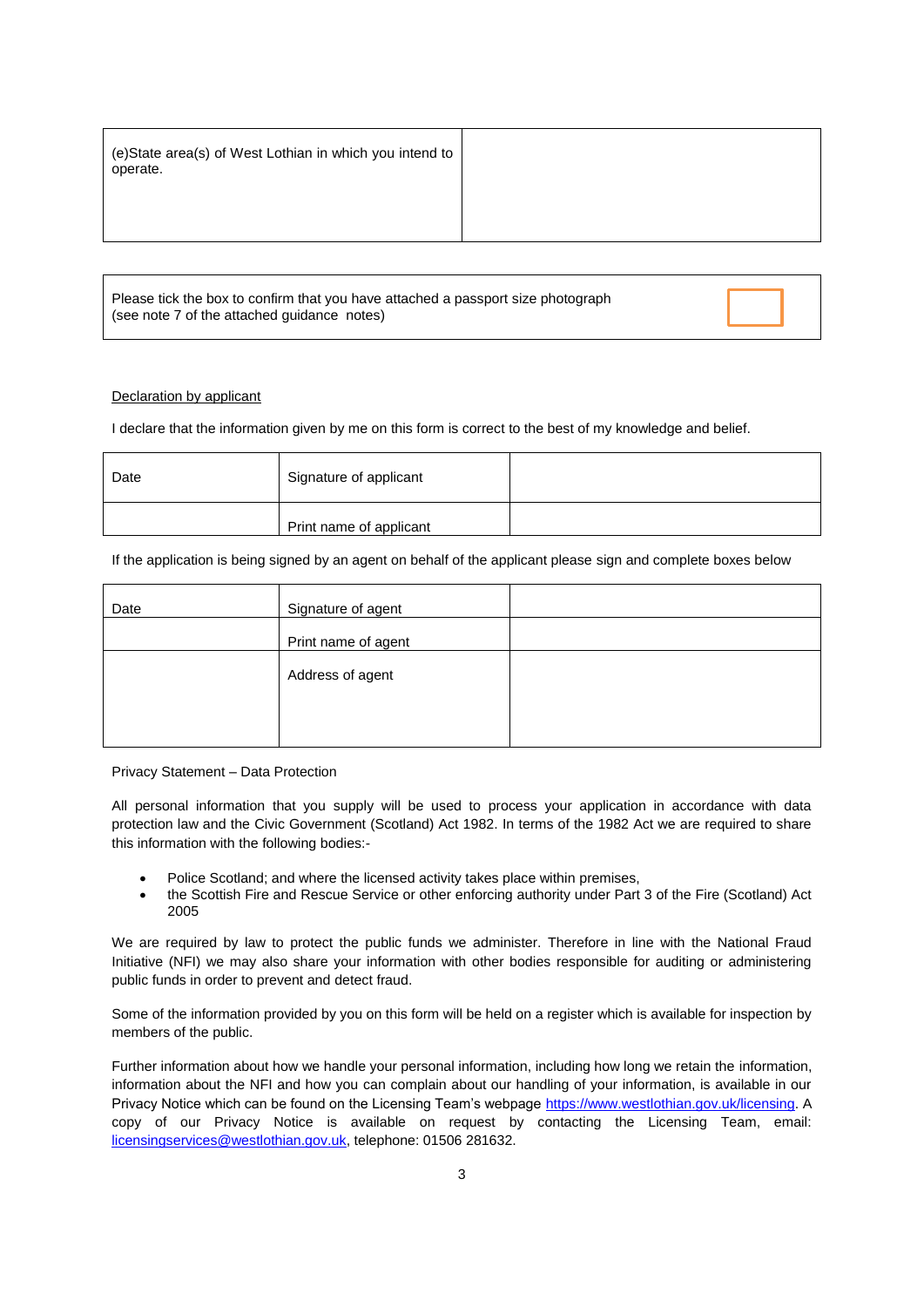# GUIDANCE NOTES WINDOW CLEANER'S APPLICATION

- 1. Any person who in or in connection with the making of this application makes any statement which they know to be false or recklessly makes any statement which is false in a material particular shall be guilty of an offence and liable, on summary conviction to a fine not exceeding £2500. In relation to question 3, if there is doubt as to which offences are spent, applicants should seek legal advice before completing this form. Details of all of your convictions are available on payment of a fee from any police station. In terms of the Civic Government (Scotland) Act, 1982, for the purposes of this application the person signing the form is responsible for its contents. If the application is signed by an agent full details of that agent must be provided.
- 2. When making an application for a licence for the first time the form when completed, must be submitted by the applicant in person to Livingston CIS, Arrochar House, Almondvale Boulevard, Livingston along with the appropriate fee and
	- the applicant's photocard driving licence or
	- passport and proof of current home address i.e. recent utility bill.
- 3. The address given in the application form must match the ID documentation. Livingston CIS staff will copy the evidence of identity and immediately return the documentation. Details of the current licensing fees can be found on the council's website – [www.westlothian.gov.uk.](http://www.westlothian.gov.uk/)
- 4. If the application is for the renewal of an existing licence and is submitted prior to the expiry of the licence then the form can be posted direct to the Licensing Team, Legal Services, West Lothian Council, West Lothian Civic Centre, Howden South Road, Livingston, West Lothian, EH54 6FF along with a cheque/postal order with the required fee and proof of the current home address of the applicant given in the application. Alternatively it can be lodged at Livingston CIS. Applications with payments enclosed cannot be handed in to the Civic Centre.
- 5. A copy of your Third Party Indemnity Insurance Policy (and Employer's Liability Insurance where appropriate) must accompany this application.
- 6. If a licence is granted, the period of the licence will be one year.
- 7. In addition, you must include a passport size photograph of yourself with your application which is used to produce an ID badge.
- 8. Please ensure that that this application is fully completed and that all required documents are lodged along with it. Incomplete applications will be returned for amendment and resubmission.
- 9. Once your application is complete it will be processed. You will receive an acknowledgement once your application is complete. We will then contact you once vetting is complete. Most applications are determined within 60 days but applications which require to be referred to the Licensing Committee for a decision will take longer to be determined. In the event of an application being refused or withdrawn after being processed, no refund of the application fee paid will be made.